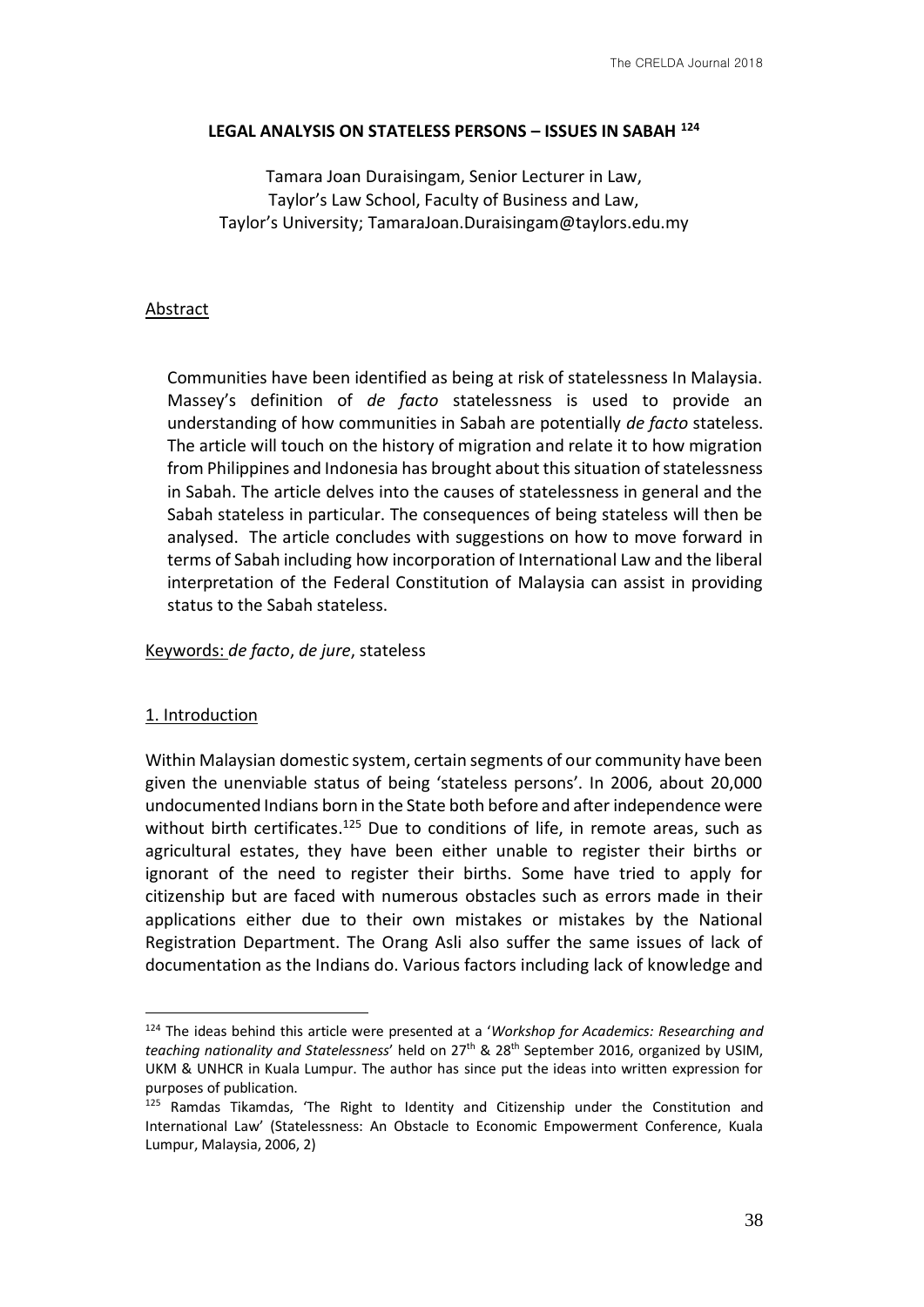understanding of the importance of having documents causes the Orang Asli to be branded as stateless in Malaysia.

Focusing on the issue at hand, journalists have reported that a large population of street children exists in Sabah. Most of the children have been abandoned by their parents, who were illegal immigrants or refugees of Filipino or Indonesian descent.  $126$  They suffer the plight of being stateless due to the substantive issue of descent. Their lack of Malaysian descent coupled by failure to register their births in their respective States of descent causes them to be considered stateless persons in Malaysia.

# *1.1. Objectives of Research*

The objective of this research is to determine whether or not the Sabah street children are in effect stateless. The research then turns to the history of migration in Sabah which then eases into the  $2^{nd}$  and  $3^{rd}$  objectives which are the causes and consequences of statelessness in Sabah respectively. The final objective turns to steps that can be taken by various stakeholders to improve conditions in Sabah in relation to stateless street children.

# *1.2. Research Methodology*

<u>.</u>

This paper is a doctrinal paper that looks at various laws and literature pertaining to stateless persons within the international sphere in general and the domestic sphere (i.e. Sabah) in particular. The doctrinal analysis provides the platform for later quantitative and qualitative research to be conducted in this area of law specifically for Sabah.

# 2. The Concept of *De Facto* Statelessness

The concept of de facto statelessness becomes relevant as it is hypothesized that the Sabah stateless persons are stateless as of fact and not as of law. Hence *de jure* statelessness does not feature in this analysis.

According to Massey, as a general rule, non-enjoyment of rights attached to nationality does not constitute *de facto* statelessness. The exception lies where the person does not enjoy diplomatic protection and consular assistance of the State of nationality in relation to other States.<sup>127</sup>

Massey's definition on *de facto* statelessness is as follows:

<sup>126</sup> Anon, 'Stateless kids to get a home' *The Star* (London, 21 February 2005) 18

<sup>127</sup> Hugh Masey, *'Legal and Protection Policy Research Series'* (LPPR/2010/01), 31-32, 40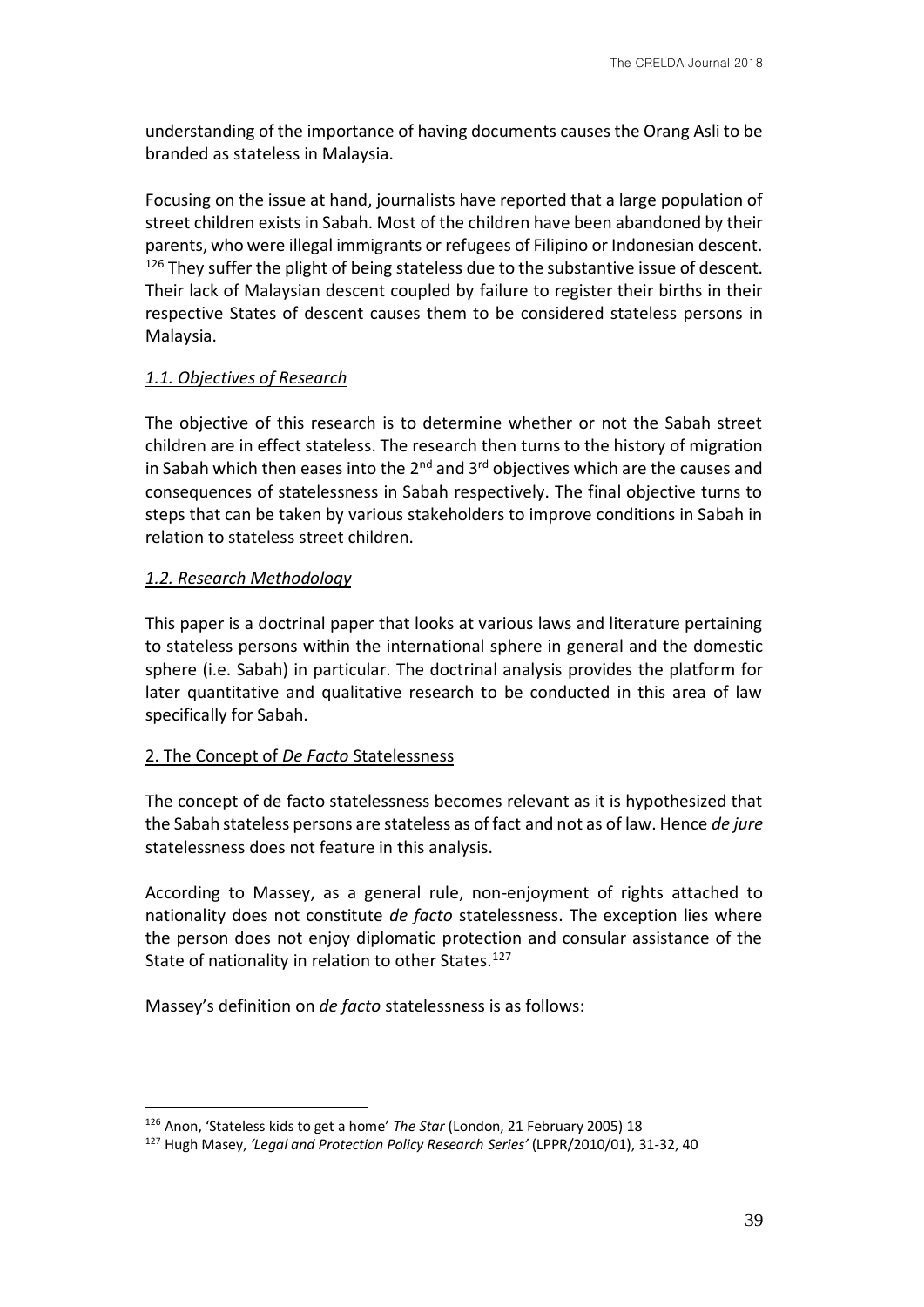*De facto* stateless persons are persons outside the country of their nationality who are **unable or, for valid reasons, are unwilling to avail themselves of the protection of that country**.

Persons who have more than one nationality are *de facto* stateless only if they are outside all the countries of their nationality and are unable, or for **valid reasons**, are **unwilling to avail themselves of the protection of any of those countries**. 128

Massey's definition of *de facto* statelessness becomes particularly important due to its adoption as part of the Summary Conclusions to the Prato Expert Meeting. <sup>129</sup> The Prato Conclusion goes further to highlight that prolonged non-cooperation including where the country of nationality does not respond to the host country's communications can be considered as a refusal of protection.<sup>130</sup> This notion may well apply to the stateless of Sabah.

In order to understand how statelessness is intertwined with irregular migration in Sabah, one has to look at the history of migration in Sabah.

### *3. Migration in Sabah*

Historically, the Spanish conquest of the Philippines brought about migration from the Philippines to Sabah. Nomadic ethnic groups such as the Bajau Laut, who are also known as 'sea gypsies', have settled at the boundaries of Sabah.<sup>131</sup> Another group that has settled at the Sabah shores are the Suluk people that originate from the Sulu Sultanate of the Philippines. By the 16<sup>th</sup> century, the Brunei Sultanate had extended its powers to as far as Luzon, Sulu and South West Borneo. The expansion of the Brunei Sultanate, coupled the geographical landscape of Sabah with its 250 mile coastline and more than 200 islands, provided easy access into Sabah for Philippine and Indonesian citizens<sup>132</sup>. Easy access into Sabah has given rise to the problem of stateless children residing in Sabah.

During the Mindanao insurgency in the Philippines under the authoritarian rule of President Marcos, migration took place from the Philippines to Sabah between 1970 and 1977. At that point in time, the migrants were considered refugees of Suluk and Bajau origin, settling in the towns of Sandakan, Tawau and Lahad Datu.<sup>133</sup> By 1974, 54,000 IMM13 documents were issued under Regulation 11 (10),

<sup>128</sup> Ibid 60

<sup>129</sup> United Nations High Commissioner for Refugees, 'Expert Meeting The Concept of Stateless Persons under International Law Summary Conclusions, Prato Conclusions' (2010) (II (A) 2) Prato Conclusions < http://www.refworld.org/docid/4calae002.html> accessed 20 March 2014  $130$  Ibid (F) (12)

<sup>131</sup> Kamal Sadiq, 'When States Prefer Non-Citizens Over Citizens: Conflict Over Illegal Immigration into Malaysia' (2005) 49 International Studies Quarterly 106

<sup>&</sup>lt;sup>132</sup> TENAGANITA, Acting Today for Tomorrow's Generation (Regional Conference on Stateless / Undocumented Children In Sabah, Kota Kinabalu, Malaysia, 2005) 22

 $133$ Kamal Sadiq, (n 8) 106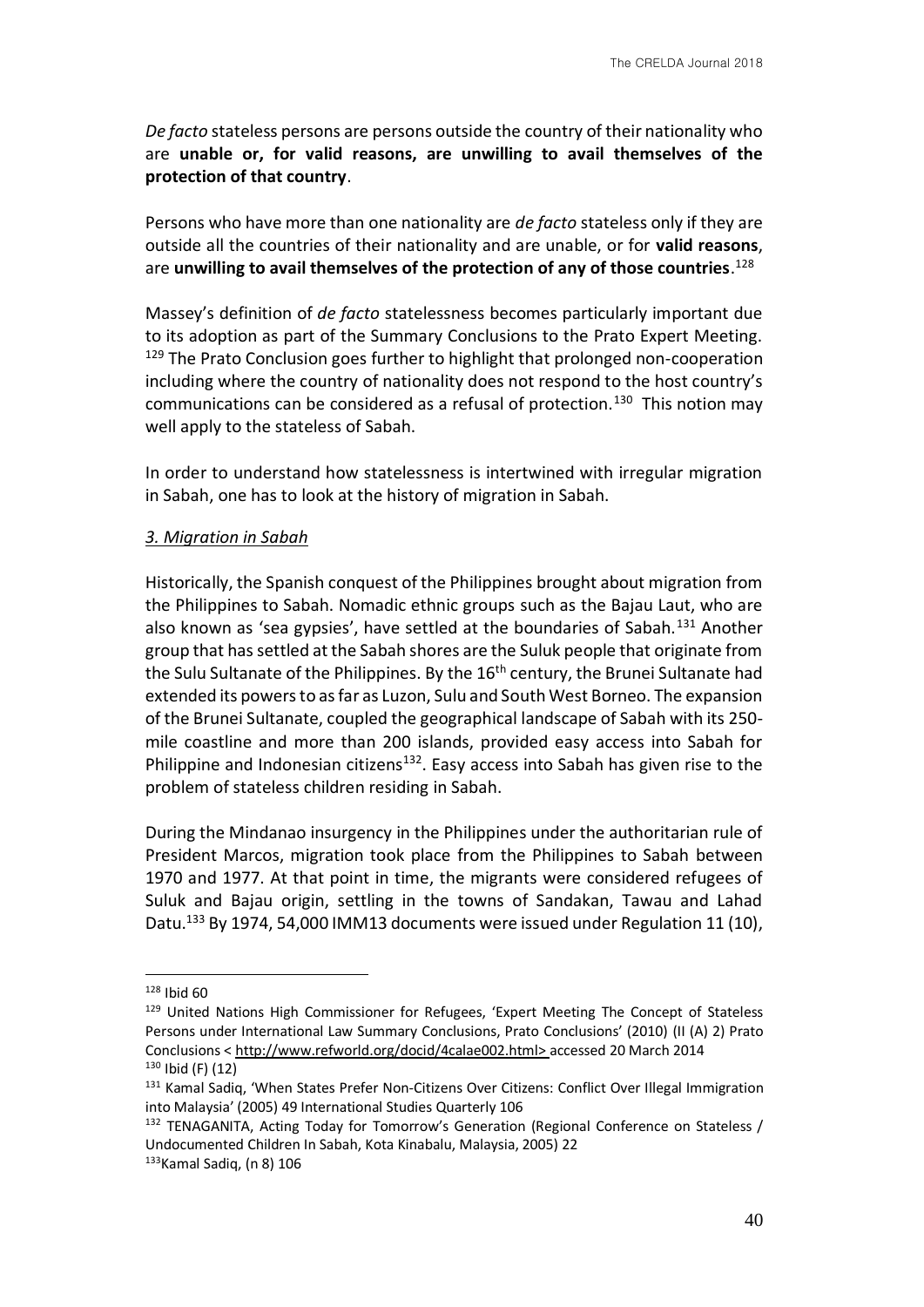Immigration Regulations  $1963^{134}$ . The IMM13 document issued under the Regulations allows the holder to reside and work in Malaysia, but the card is renewable on a yearly basis.

After 1978, even more persons claiming to be refugees from the Philippines began to make their way to Sabah. Technically, however, the reasons for claiming refugee status ended following the peace treaty between the Philippine Government and the Moro Liberation Front of 1976.<sup>135</sup> As such, those that arrived after 1977 were characterised as economic migrants that were fortunate enough to be able to establish networks with earlier arrivals to Sabah.

Cross-border movement in Sabah also included Indonesians who utilised informal entry routes to come into Malaysia. Early cross-border movement between the 1950s to the 1980s was prevalent, albeit unnoticed, as the Indonesians who arrived were not in competition with the local population.<sup>136</sup> Many of them eventually received permanent residence status and even citizenship. By the 1980s, however, bilateral labour laws were signed in the hope of a systematic inflow of migrant workers. Unfortunately, since demand exceeded supply, illegal entry into Malaysia was rampant.<sup>137</sup> Hence, the stance of the Malaysian government became tougher by the 1990s with legalisation programmes introduced followed by security operations involving detention and deportation of illegal immigrants. The tough stand of the Malaysian government did not, however, stop undocumented migrants from Indonesia entering Malaysia.

In 2001, due to the strained relationship between the Malaysian and Philippine government,<sup>138</sup> the refugee status of Filipinos were revoked and further stay was conditional only upon receiving work permits.<sup>139</sup> The erratic policies of the Sabah State government have contributed to the next generation of Filipinos in Sabah being stateless.

As Malaysia is not bound by international treaty law that protects refugees and stateless persons, there is no obligation to create laws or specific procedures that allow for the granting of asylum or registering of refugees within the State. Nor is

<sup>134</sup> Immigration Regulations 1963, L.N. 228/1963

<sup>135</sup> Kamal Sadiq, 'When States Prefer Non-Citizens Over Citizens: Conflict Over Illegal Immigration into Malaysia', (n 8) 106; Z Abuza, *Militant Islam in SEA: crucible of terror* (Lynne Rienner Publishers 2003) 39

<sup>136</sup> Vijayakumari Kanapathy, 'Controlling Irregular Migration: The Malaysian Experience' (Regional Symposium on Managing Labour migration in East Asia, Singapore, 2007), 7

 $137$  Ibid, 8

<sup>138</sup> In 2000, the terrorist group known as the Abu Sayyaf, kidnapped foreign tourists and Malaysian from a resort off the island of Sipadan. This caused a strain the relationship between the two countries.

<sup>&</sup>lt;sup>139</sup> Asian Migration News, 30 April 2001 as cited in Amarjit Kaur, 'Refugees and Refugee Policy in Malaysia' [2007] Journal of the UNE Asia Centre, 87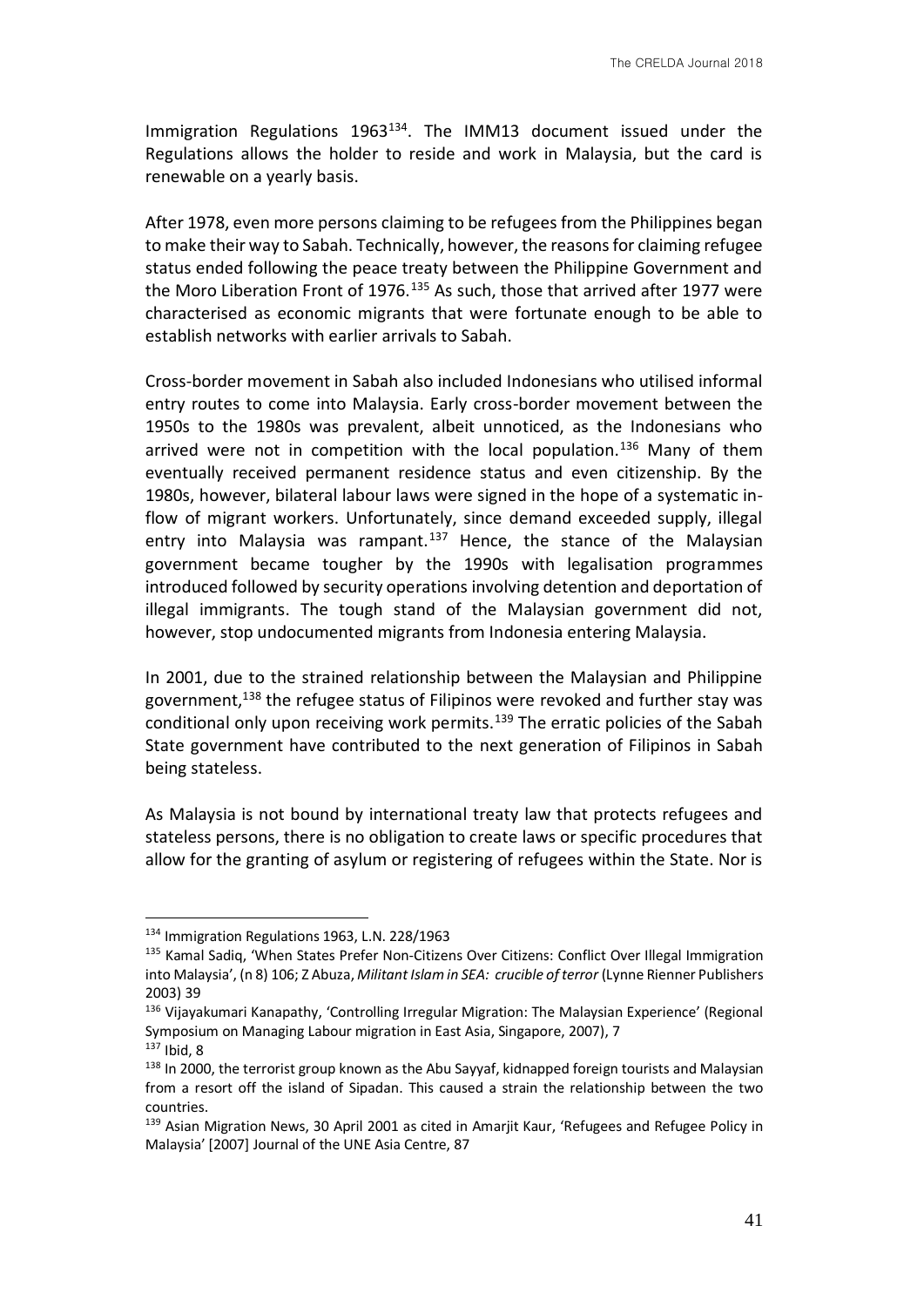there an obligation to repatriate those who are no longer or not considered to be refugees. This has led to the increase in the number of stateless persons in Sabah.

#### 4. Causes and Consequences of Statelessness in Sabah

Earlier account on the history of migration in Sabah relates to the subsequent causes and consequences of statelessness in that region. The following provides an illustration of the various causes and consequences of statelessness in Sabah.

# *4.1. Causes of Statelessness in Sabah*

Various causes of statelessness exist. In Sabah, foreign parents of Philippine or Indonesian descent tend to misunderstand the function of a birth certificate. Birth certificates are perceived by many as proof of citizenship when, in fact, the child's birth has to be registered in the respective consulate. <sup>140</sup> Hence, they have to go through a different process of registration compared to locals and may be unaware of this fact. Children of IMM 13 card holders can remain without proper documents due to a lack of knowledge on the part of their parents in Sabah. The child of an IMM 13 card holder is entitled to IMM 13 status, but the parents, due to their own ignorance, tend to apply for birth certificates rather than the IMM 13 card. This creates a lot of confusion as to the status of the child.<sup>141</sup>

There are various types of marriages that take place in Sabah. Marriages that are unregistered and mixed marriages are common in Sabah. By law, foreign workers are not allowed to enter into a marriage as long as they remain in the country. As such, their marriages are invalid and their children illegitimate. These children's births are not registered since one of the documents required upon registration is a marriage certificate.<sup>142</sup>

Mixed marriage between Indonesian and Philippine nationals is not a new phenomenon. The law requires that such marriages be registered at both consulates. The Indonesian government has a further requirement that entails all marriages having to be registered at the Indonesian District Court in Jakarta for the marriages to be legally valid.<sup>143</sup> Such cumbersome procedures make it difficult for children born of such marriages to have their births registered.

Mixed marriages between locals and foreigners may also pose a problem. A study conducted on women of Philippine origin in East Malaysia finds that foreign women who came to work in Malaysia express their dream of wanting to marry

<sup>&</sup>lt;sup>140</sup> TENAGANITA, 'Acting Today for Tomorrow's Generation' (Regional Conference on Stateless / Undocumented Children In Sabah, Kota Kinabalu, Malaysia, 2005) 31

<sup>141</sup> Ibid, 34

<sup>34</sup> C Olsen, 'Malaysia: Undocumented Children in Sabah Vulnerable to Statelessness' (Refugees International Bulletin, 13 June 2007)

<sup>143</sup> Undang-undang Republik Indonesia Nomor 23 Tahun 2006 Tentang Administrasi Kependudukan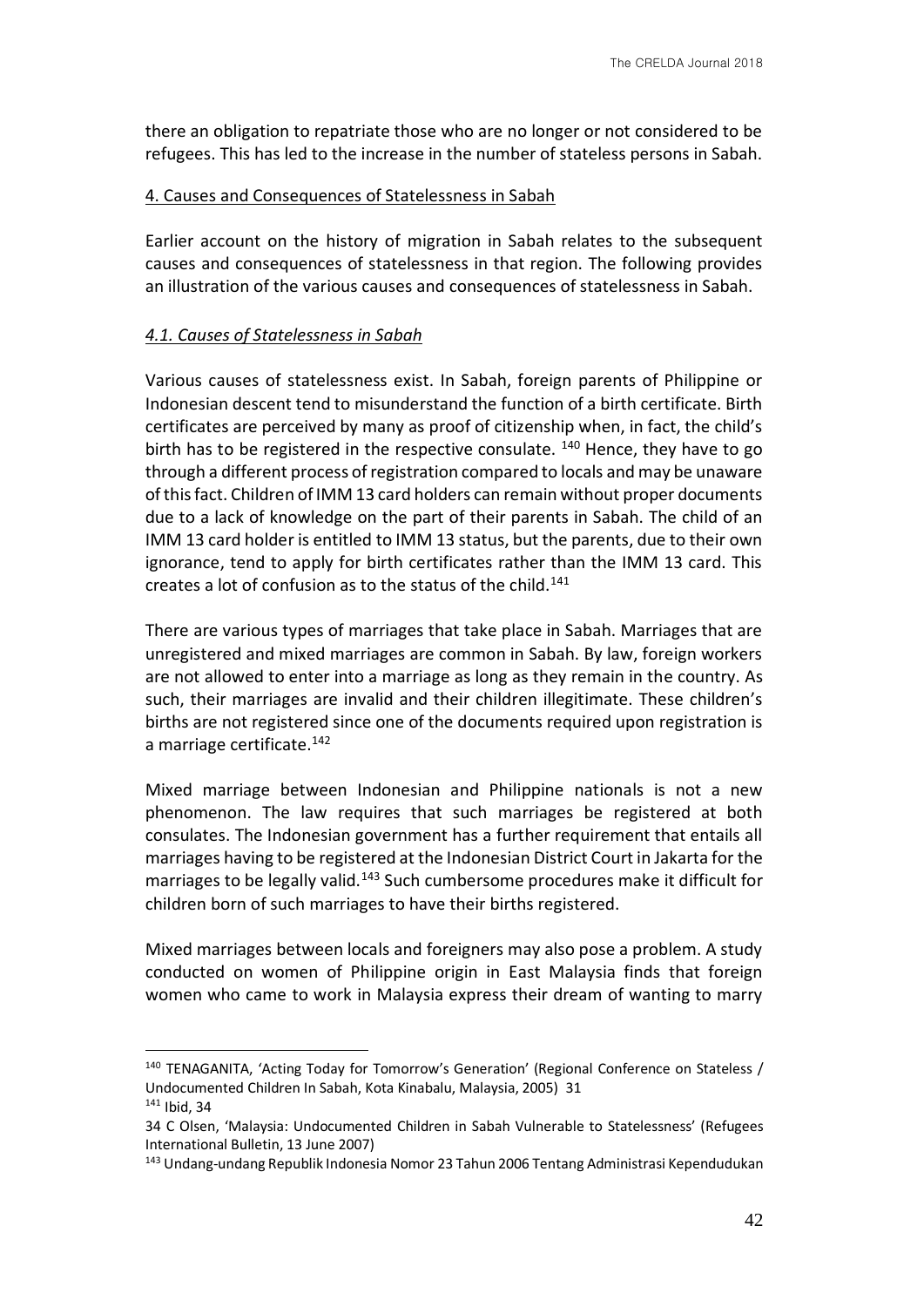local men.<sup>144</sup> However, where the local spouse has deserted the foreign spouse, the foreign spouse will not be able to register the births of their children with the National Registration Department. The children would normally be entitled to citizenship based on the *jus sanguinis* principle, but this is defeated due to lack of a marriage certificate.

Some of these children have been left behind by parents who were illegal immigrants. The illegal status of the parents is an inherent problem of theirs and an inadvertent cause of failure to register their births. Immigration crackdowns explained earlier exacerbate the situation.

In Sabah, some of the immigrants live in remote areas. Furthermore, there is a general lack of Philippine and Indonesian Consulate services and support in Sabah. The Philippine Embassy merely has a mobile consulate service that visits Sabah once every three months to handle important cases, such as emergency travel documents.<sup>145</sup> No permanent Consular service exists even though the need is dire due to the unresolved status of the ownership of Sabah in the eyes of the Philippine government.<sup>146</sup> Hence, the registration of births and issuance of passports are not on the agenda for the mobile consulate service. Passport renewals must be performed at the embassy in Kuala Lumpur. The Indonesian consulate services are available in major towns. Access to these services becomes an issue.

Prior to 1997, all children were issued a birth certificate. Since 1997, birth certificates of children born of foreign parentage have the words 'Daftar Asing' printed on their certificates.  $147$  Therefore, a great deal of confusion is caused by the various types of documents used to facilitate the work and integration of foreign workers.<sup>148</sup> Yet another problem pertaining to policy implementation that peculiarly arises in Sabah is that individuals may find their birth certificates being revoked without valid reasons being provided. <sup>149</sup> The Fact-Finding Mission to Sabah reports that individuals go to the Registration Department or take part in registration exercises in hope of getting an identity card only to get their birth certificates revoked. There have been cases where identity cards have been revoked and replaced by temporary identification receipts.<sup>150</sup>

The conclusion can be drawn that the predominant cause of *de facto* statelessness amongst those residing in Sabah is due to the failure to register births. The failure

<sup>144</sup> A-M Hilsdon, B Giridharan, 'Racialised Sexualities: the Case of Filipina Migrant Workers in East Malaysia' (2008) 15(6) Gender, Place and Culture, 622

<sup>145</sup> TENAGANITA, 'Acting Today for Tomorrow's Generation' (n 17) 39

<sup>146</sup> C. Olsen, 'Malaysia: Undocumented Children in Sabah Vulnerable to Statelessness' (n 34) <sup>147</sup>TENAGANITA, 'Acting Today for Tomorrow's Generation' (n 17) 31

<sup>&</sup>lt;sup>148</sup> A-M Hilsdon, B. Giridharan, 'Racialised Sexualities: the Case of Filipina Migrant Workers in East Malaysia' (n 21) 619

<sup>149</sup> TENAGANITA, 'Acting Today for Tomorrow's Generation' (n 17) 37

<sup>150</sup> TENAGANITA, 'Acting Today for Tomorrow's Generation' (n 17) 38.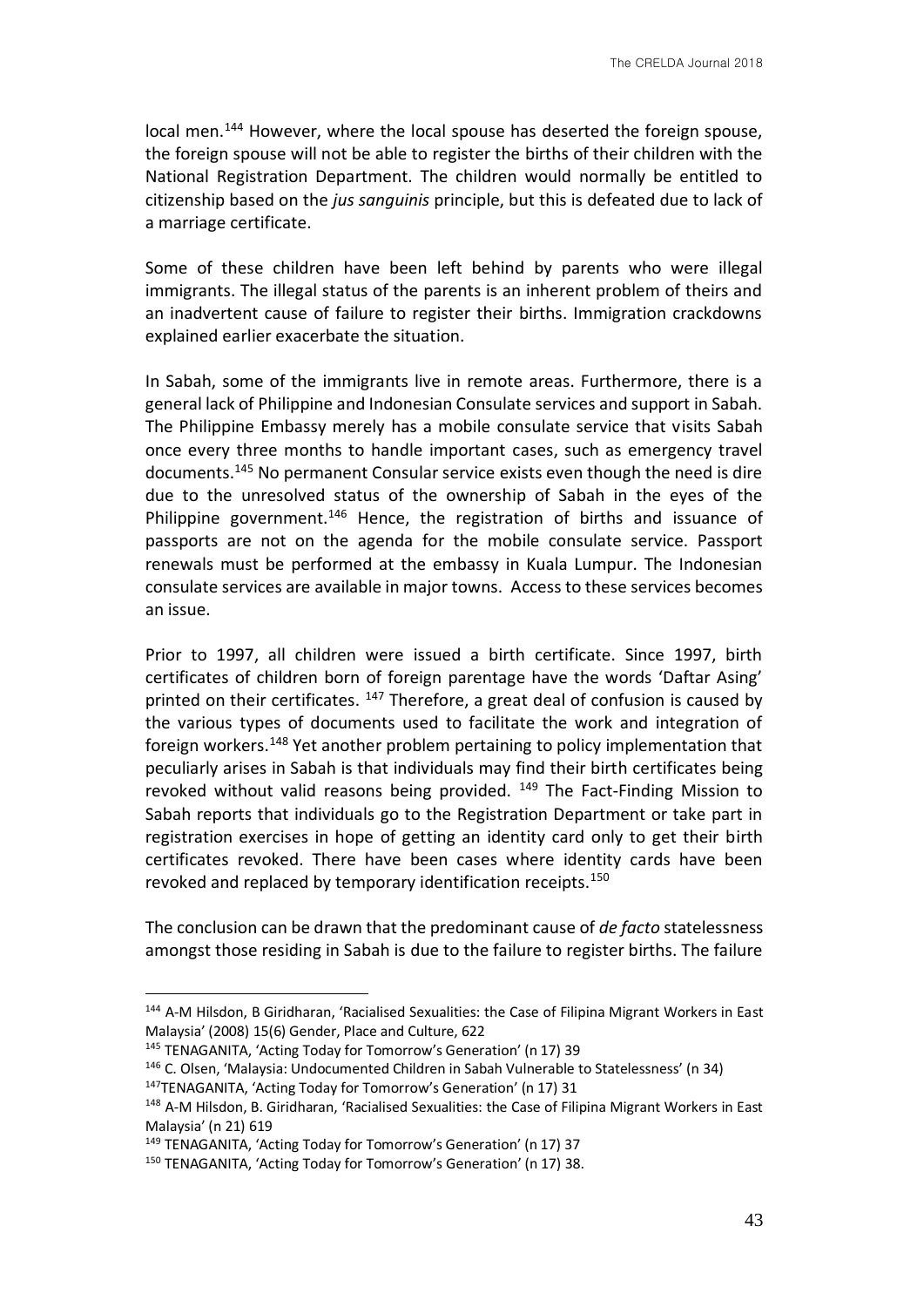to register births, in turn, is predominantly due to various negative internal and external factors. Internal factors include, lack of knowledge, types of marriages and the illegal status of parents. External factors are remote place of abode, inconsistent policies and poor policy implementation. The consequence of failure to register births is the increase in negative social conditions. Hence it is a cyclical problem that will cease only if the negative social factors that lead to the failure to register births are addressed.

### *4.2. Consequences of Statelessness*

The consequences of statelessness are grave. Within the international sphere, an individual lacks diplomatic protection as a result of statelessness. A person must utilize nationality in order to obtain redress within the international sphere. For a stateless person, redress may not be conceivable as no State may be prepared to represent the individual.

Batchelor is of the view that:

… the stateless person is denied the vehicle for access to fundamental rights, access to protection and access to expression as a person under the law.<sup>151</sup>

Therefore, within the municipal sphere, the stateless person may not be able to exercise some 1st generation rights (i.e. civil and political rights) or 2nd generation rights (i.e. economic, social or cultural rights).

Generally, the most important rights of children jeopardised relate to education and health. Education is still inaccessible to thousands of stateless children of Sabah.<sup>152</sup> Children need to have a birth certificate or an identity card before they can be admitted into public schools in Malaysia.

Changes on birth certificates that took place in 1997 distinguishes foreign students from the local students and effectively denies them the right to public primary education. For stateless children without birth certificates however, the position has been constant. Such children have no right to primary or secondary public education as Article 12 of the Federal Constitution explicitly stipulates that there shall be no discrimination against any citizen with regards to admission to an educational institution maintained by a public authority.<sup>153</sup> Using the maxim *expressio unius exclusio alterius*, it is clear that non-citizens do not share these rights. The only option available to such individuals would be private education, which is too costly for most of the parents. In this respect, children of Indonesian descent have been more fortunate compared to the children of Philippine

1

<sup>151</sup> Carol Batchelor, 'Stateless Persons: Some Gaps in International Protection' (1995) 7 International Journal of Refugee Law 235

<sup>152</sup> TENAGANITA, 'Acting Today for Tomorrow's Generation' (n17) 45

<sup>&</sup>lt;sup>153</sup> Article 12 of the Federal Constitution of Malaysia 1957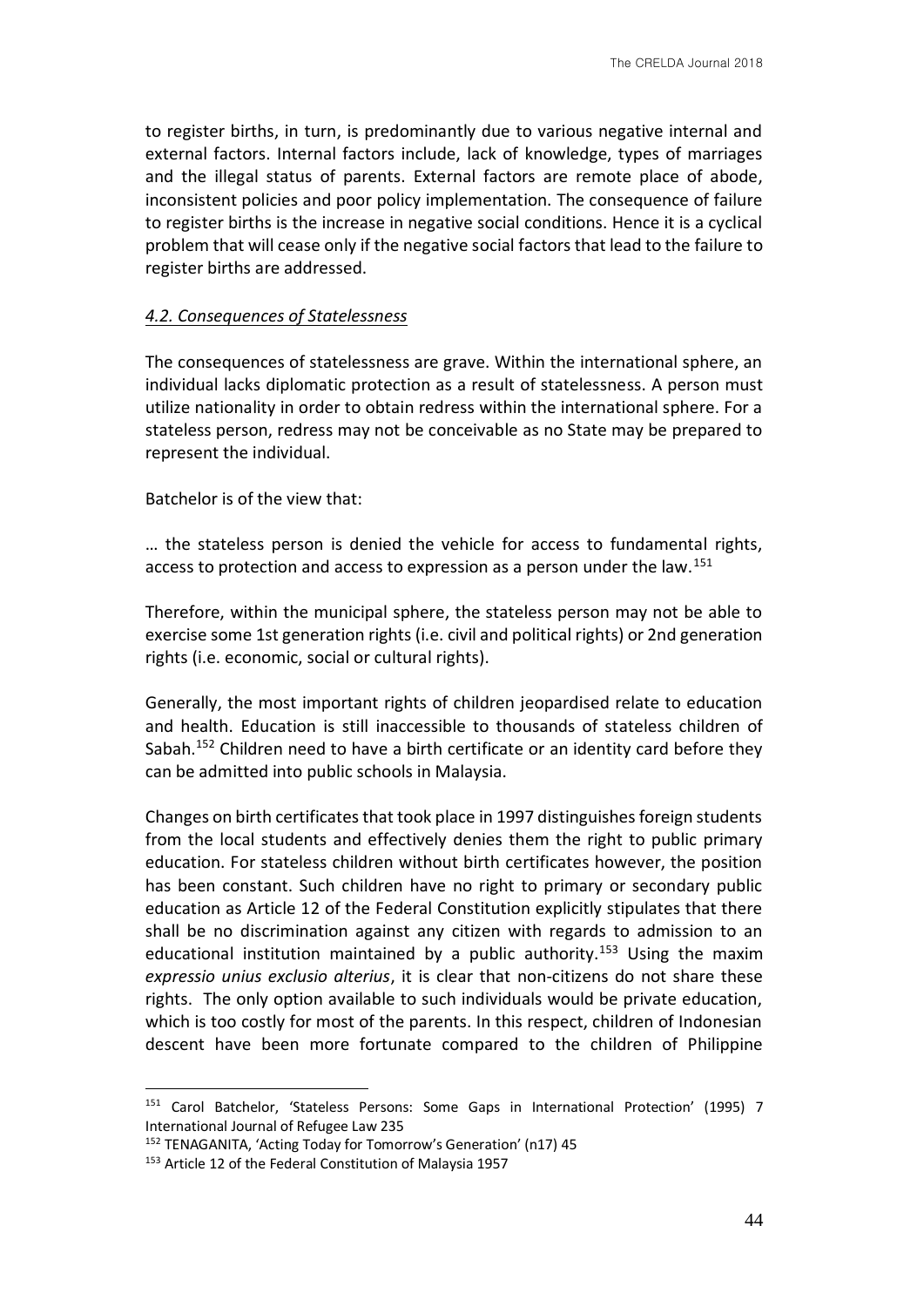parentage. In Kota Kinabalu, for example, the Indonesian government has set up the '*Sekolah Indonesia Kota Kinabalu*'.<sup>154</sup> The Philippine government has not ventured along the same path and one of the reasons is the fact that a large proportion of the individuals who left the Philippines were refugees.

Children who have some level of education find that they are unable to further their education due to the lack of requisite documents. A birth certificate or identity card is needed for children to sit for major governmental exams. Therefore, there is a lack of motivation to study as the stateless child is unable to continue his or her education beyond a certain point.<sup>155</sup> Even if the child is within some form of education system, there is lack of support in terms of scholarships or other forms of aid. Although initiatives have been undertaken by civil society groups to assist these children, there are also fears that the initiative would be perceived by the government as the 'harbouring of illegals', which is an offence under the Immigrations Act 1959/63.<sup>156</sup> Hence no concrete initiatives have been formulated to provide *de facto* stateless children some form of further education.

The lack of access to education indirectly leads to greater violation of international norms. Sabah children that are *de facto* stateless engage in employment in order to contribute to the family income. Amongst the types of work that they perform include washing cars; carting wheelbarrows of goods in the market; selling plastic bags; peddling contraband cigarettes; and shining shoes.<sup>157</sup> Places of employment include markets, constructions site, shops and restaurants.<sup>158</sup> This employment is informal and stops if raids are conducted in those places of employment.

Young Sabah girls who are *de facto* stateless are sometimes taken in as illegal maids within domestic settings. If lucky, their employers will provide them with some basic education or skills training. This, however, depends on the goodwill of the employer. In other instances, the young girls are abused without recourse to assistance from governmental authorities due to their stateless condition.

Peculiarly for the stateless children of Sabah, the emotional turmoil of being separated from their parents, having no status in society and no right to education tends to lead to loneliness, frustration and hopelessness, which surfaces through behavioural changes. The Tenaganita fact finding team to Sabah witnessed children as young as six years of age smoking the cigarettes that they were selling. Drinking alcohol and glue sniffing is also not uncommon for these stateless

<sup>154</sup> Muguntan Vanar, 'No documents, so street children of KK can't get into school' *Sunday Star*  (London, 18 Jan 2009)

<sup>155</sup> TENAGANITA, 'Acting Today for Tomorrow's Generation' (n 17) 50

<sup>156</sup> Section 55B of the Immigration Act 1959/63 (ACT 155)

<sup>157</sup> Muguntan Vanar, 'No documents, so street children of KK can't get into school' (n 31).

<sup>158</sup> TENAGANITA, 'Acting Today for Tomorrow's Generation' (n 17) 62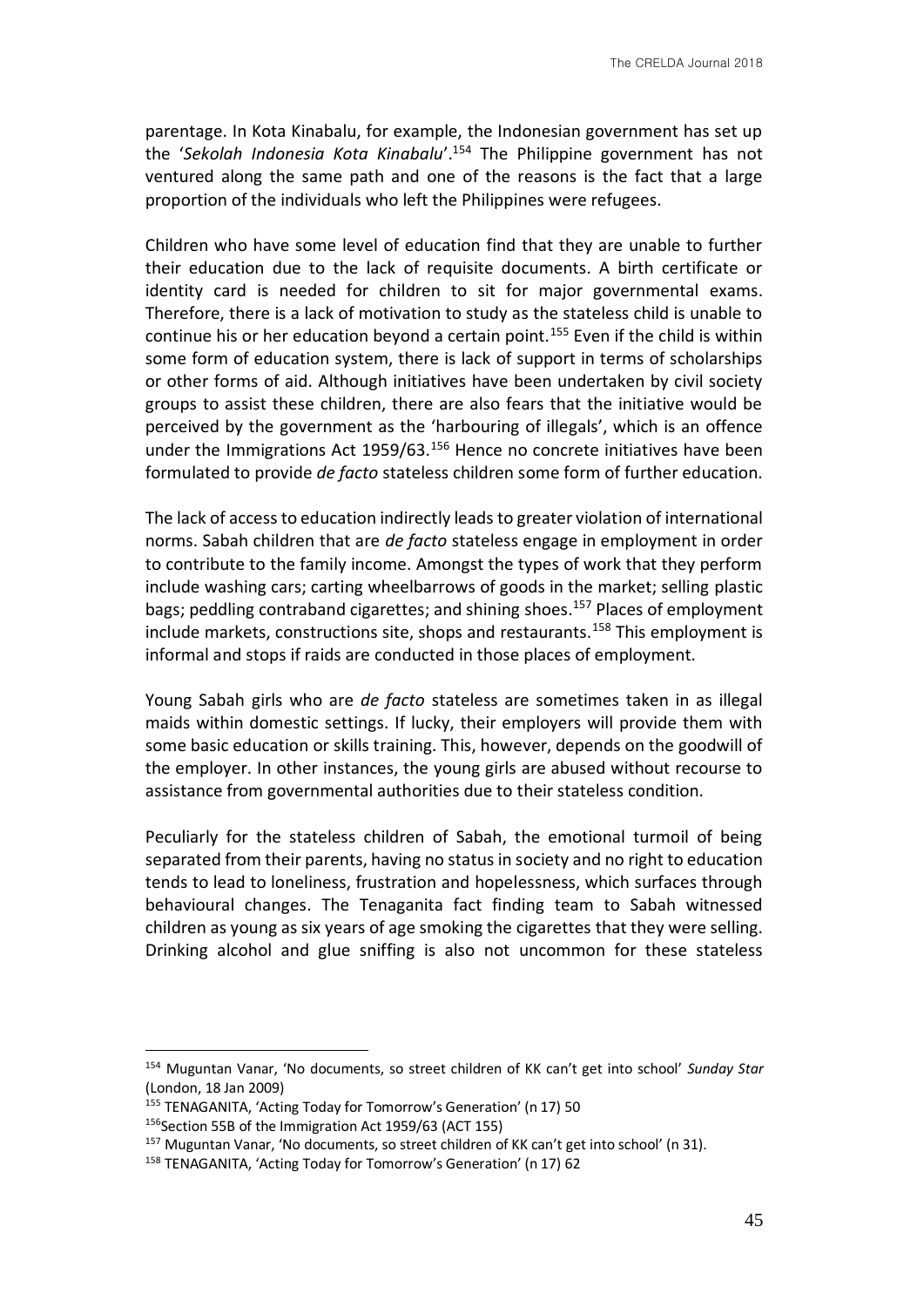children.<sup>159</sup> Street children have also been blamed for petty offences, such as theft, in various parts of Sabah.<sup>160</sup>

Massive crackdowns on illegal immigrants also cause the *de facto* stateless person and *de jure* stateless refugee to fear arrest, detention and deportation. According to the Home Minister, the Home Ministry has been devising a mechanism that would enable the authorities to monitor all foreigners from the moment they enter the State until their departure from the State. One of the purposes of such a mechanism is to create an environment of fear and threat in order to compel foreigners without legal status to prepare to leave Malaysia immediately.<sup>161</sup>

There are various forms of detention that may occur. Administrative immigration detention occurs whilst asylum application is being processed. Additionally, there is pre and post criminal detention; and detention for the purposes of national security.<sup>162</sup> The stateless person in Malaysia is subjected to the two latter forms of detention. Mc Bride argues that such irregular status should not be an automatic basis for pre-trial detention.<sup>163</sup>

As a consequence of this method of detention, two problems arise for the stateless persons examined in the present research. Firstly, the stateless person, is living in the constant fear of arrest and detention. As they have no recourse to diplomatic protection, there would be no authoritative body to represent their interests. Secondly, for certain groups, such as the stateless children of Sabah, the arrest of their parents leads to an increase, rather than decrease, in the number of stateless children without any support and, therefore, concretizes their status of statelessness.

Street children in Sabah are also sometimes detained<sup>164</sup>. Cases have been reported of the deportation of children to Indonesia or the Philippines if relatives or friends do not attempt to secure their release.<sup>165</sup> There has also been a positive initiative by the government of rescuing these street children and handing them over to the Welfare Department, who later verifies their circumstances, takes the necessary steps to keep them off the street and provides them some education.<sup>166</sup> A special

1

<sup>164</sup>TENAGANITA, 'Acting Today for Tomorrow's Generation' (n 17) 66

<sup>159</sup> TENAGANITA, 'Acting Today for Tomorrow's Generation' (n 17) 58

<sup>160</sup> Muguntan Vanar, 'No documents, so street children of KK can't get into school' (n 31)

<sup>&</sup>lt;sup>161</sup> Statement by Datuk Seri Hishammuddin Tun Hussein, Home Minister, reported by Zuhrin Azam Ahmad, 'Mechanism to monitor illegals, put ' fear into them'' *The Star* (Kuala Lumpur,16 Feb 2010) http://thestar.com.my/news/story.asp?file=/2010/2/16/nation/20100216143416&sec=nation accessed 25 October 2012

<sup>&</sup>lt;sup>162</sup> The Equal Rights Trust Project, 'Stateless Persons in Detention' (2009) Legal Working Paper: The Protection of Stateless Persons in Detention under International Law, 32

<sup>&</sup>lt;sup>163</sup> J. Mc Bride, 'Irregular Migrants and the European Convention on Human Rights' Council of Europe, Parliamentary Assembly, Committee on Migration, Refugee and Population, (2005) 21 AS/Mig/Inf, Caballero v United Kingdom (32819/96) 8 February 2000

<sup>165</sup>TENAGANITA, 'Acting Today for Tomorrow's Generation' (n 17) 67

<sup>166</sup> Muguntan Vanar, 'Sabah to rescue street children' *The Star* (Kuala Lumpur 9 July 2008)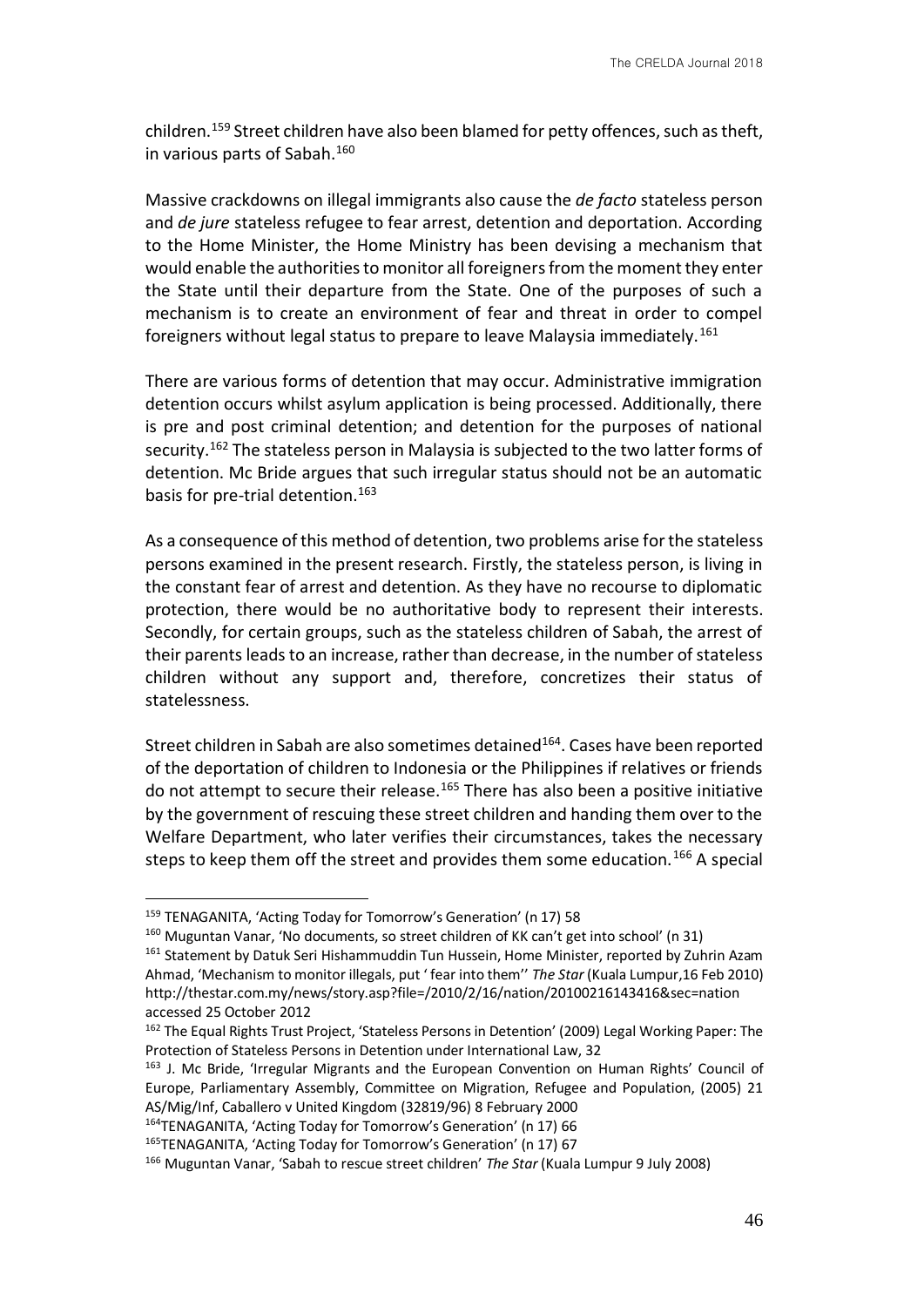federal task force has been set up that performs *Operasi Kanak-kanak Jalanan*, whereby children found on the streets or rounded up during state-wide anti-illegal immigrants exercises and sent to shelters.<sup>167</sup> Additionally, in an interview conducted with a Deputy Assistant Director of Immigration at Tawau, it was confirmed that children are currently being detained and deported together with their parents.<sup>168</sup> In this manner, the rights and safety of the children are safeguarded. Arguably, Malaysia is still attempting to achieve a balance between securitarianism and humanitarianism.

Stateless children are more susceptible to various diseases and health problems due to the fact that their living conditions are deplorable.<sup>169</sup> With the proliferation of clinics in Malaysia, some *de facto* stateless persons resort to getting treatment from private clinics as there may be clinics close to their place of abode. Rather than visiting government hospitals where their status of statelessness may be scrutinized and possibly lead to arrest and detention, private clinics may not insist on documentation, especially if the stateless individual is brought to the clinic by an informal employer. This, however, means higher cost of treatment.

In relation the stateless Sabah child, the cost of fees in the government hospital is double that the amount compared to what the Malaysian citizen pays even if the child is born in Malaysia.

*De facto* stateless persons tend to resort to other measures when encountering medical problems. Home delivery is what some *de facto* stateless persons resort to.<sup>170</sup> As a consequence of the home delivery, the child born will not have his or her birth registered. Self-medication using traditional methods is yet another common alternative for the stateless person, which naturally has its share of risks.<sup>171</sup>

#### 5. Recommendations and Conclusion

<u>.</u>

In harnessing the existing strengths within the Malaysian Legal System, The Federal Constitution gives key provisions on the acquisition of citizenship in Malaysia that can be utilised to assist the plight of the stateless person. Amongst the key provisions are Article 14 (1) (b) read together with Section 1(e) Part II of the  $2<sup>nd</sup>$ Schedule, which stipulate that those born within the Federation who are not citizens of any other country are citizens by operation of law. Article 19B Part III of the Second Schedule applies to abandoned new born children who are also

<sup>167</sup> Anon, 'Shelter in Kimanis takes stateless children off the streets' *The Star* (Kuala Lumpur, 27 February 2012)

<sup>168</sup>Interview with Surend Jayshree Praser, Deputy Assistant Director of Immigration, Tawau, Marco Polo Hotel, 8 July 2011, 7.45-8.10 pm. (Interviewee 1)

<sup>64</sup>TENAGANITA, 'Acting Today for Tomorrow's Generation' (n 17) 54

<sup>&</sup>lt;sup>170</sup> Azizah Kassim, 'Filipino Refugees in Sabah: State Responses, Public Stereotypes and the Dilemma over Their Future' (2009) 47 (1) Southeast Asian Studies 69

<sup>171</sup> TENAGANITA, 'Acting Today for Tomorrow's Generation' (n 17) 58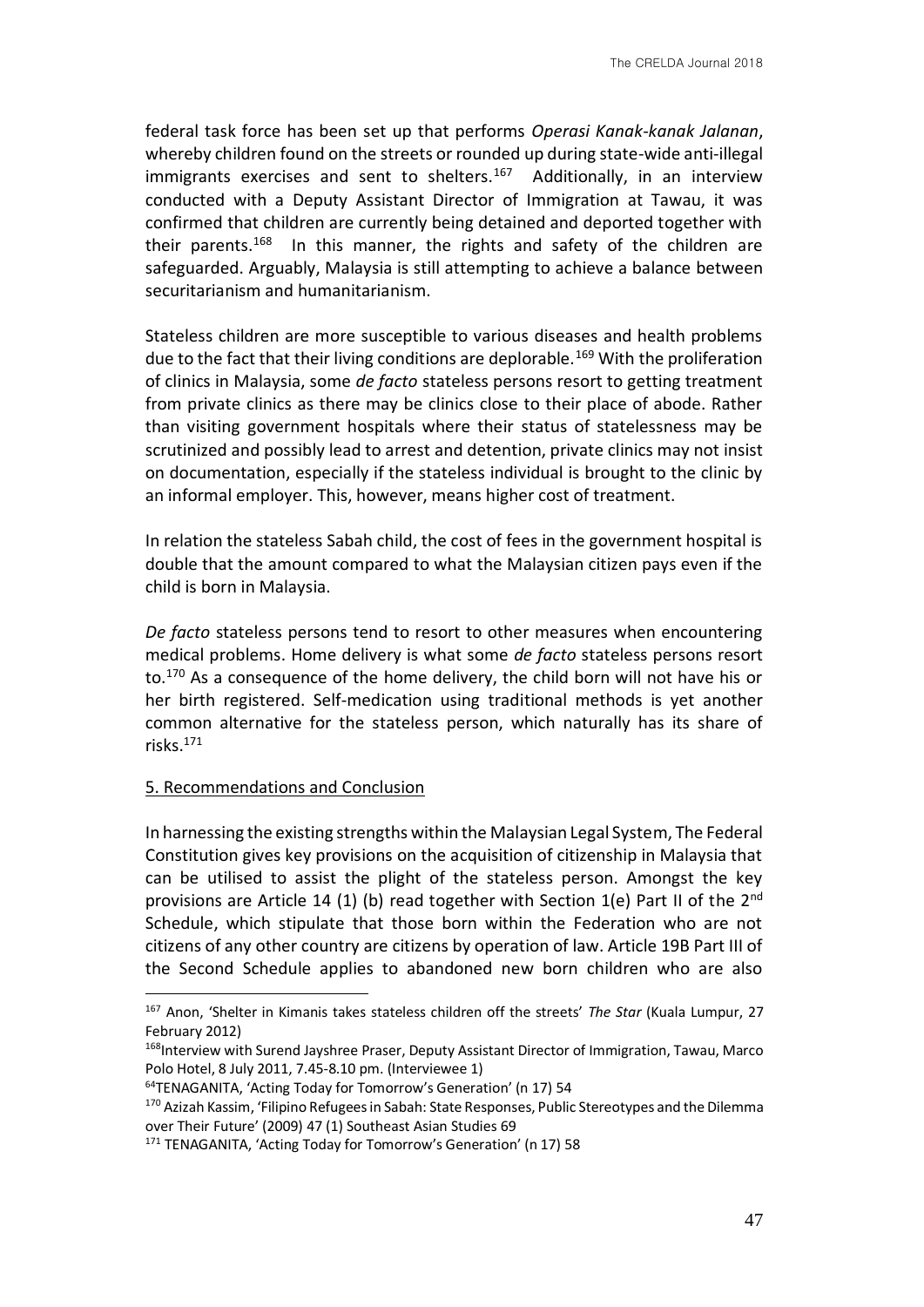entitled to citizenship by operation of law. Hence, the newborn stateless child could be made entitled to automatic acquisition of nationality. Citizenship by registration can be seen as a safety net for the abandoned child who has been unable to receive automatic citizenship by operation of law. Articles 15 to 18 of the Federal Constitution deal with citizenship by registration and the provisions cover a multitude of stateless persons. The provisions can be said to be protective of women and children, in particular, and work in line with the intentions of CEDAW<sup>172</sup> and CRC<sup>173</sup> treaty regimes. Citizenship by naturalisation is also available via Article 19 of the Federal Constitution.

Even without accession to the Stateless Persons Convention<sup>174</sup>, pertinent rights can be made available to stateless women and children residing in Malaysia as the human rights conventions transcend the concept of citizenship. While not all of the rights provided for within the Stateless Persons Convention are contained in CEDAW and CRC, nonetheless the rights most crucial to the stateless person are included, such as education, health and employment. These are the rights that at least allow the stateless person to lead an organised life within the State. The additional provisions within the CRC, which even the Stateless Persons Convention has not considered, include the right to life, non-separation from parents, family reunification, freedom of expression, privacy, prohibition against torture, collective right of the minority child and cultural life.

Applying the bottom-up approach, NGOs are able to assist in the plight of the stateless person. The proliferation of NGOs in Malaysia is most certainly a boon to the State's human rights development. This is one of our strengths that can be nurtured for the betterment of the stateless person. NGOs advocate UNHCR programmes and help develop UNHCR's activities. NGOs that work closely with the UNHCR in Malaysia include, but are not confined to, the Malaysian Social Research Institute, SUARAM, Amnesty International and Health Equity Initiative. Certain NGOs, such as the Borneo Child Aid Society have begun providing education for stateless persons in Sabah. The internal and external relationships of NGOs that are mandated to assist the stateless person should to be strengthened to ensure that all share the similar objective of protecting stateless persons and ultimately eradicating statelessness. Strong internal relations would mean that the local NGOs are able to form coalitions and address problems collectively. Such coalitions are much easier to create compared to creating an association of member States, since NGOs are not constrained by the international legal concepts of sovereignty, territorial integrity and non-interference.

<sup>&</sup>lt;sup>172</sup> Convention on the Elimination of All Forms of Discrimination Against Women (adopted 18 December 1979, entered into force 3 September 1981) 1249 UNTS 13 (CEDAW)

<sup>&</sup>lt;sup>173</sup> Convention on the Rights of the Child (adopted 20 November 1989, entered into force 2 September 1990) 1577 UNTS 13 (CRC)

<sup>174</sup> Convention Relating to the Status of Stateless Persons (adopted 28 September 1954, entered into force 6 June 1960) 360 UNTS 117 (Stateless Persons Convention)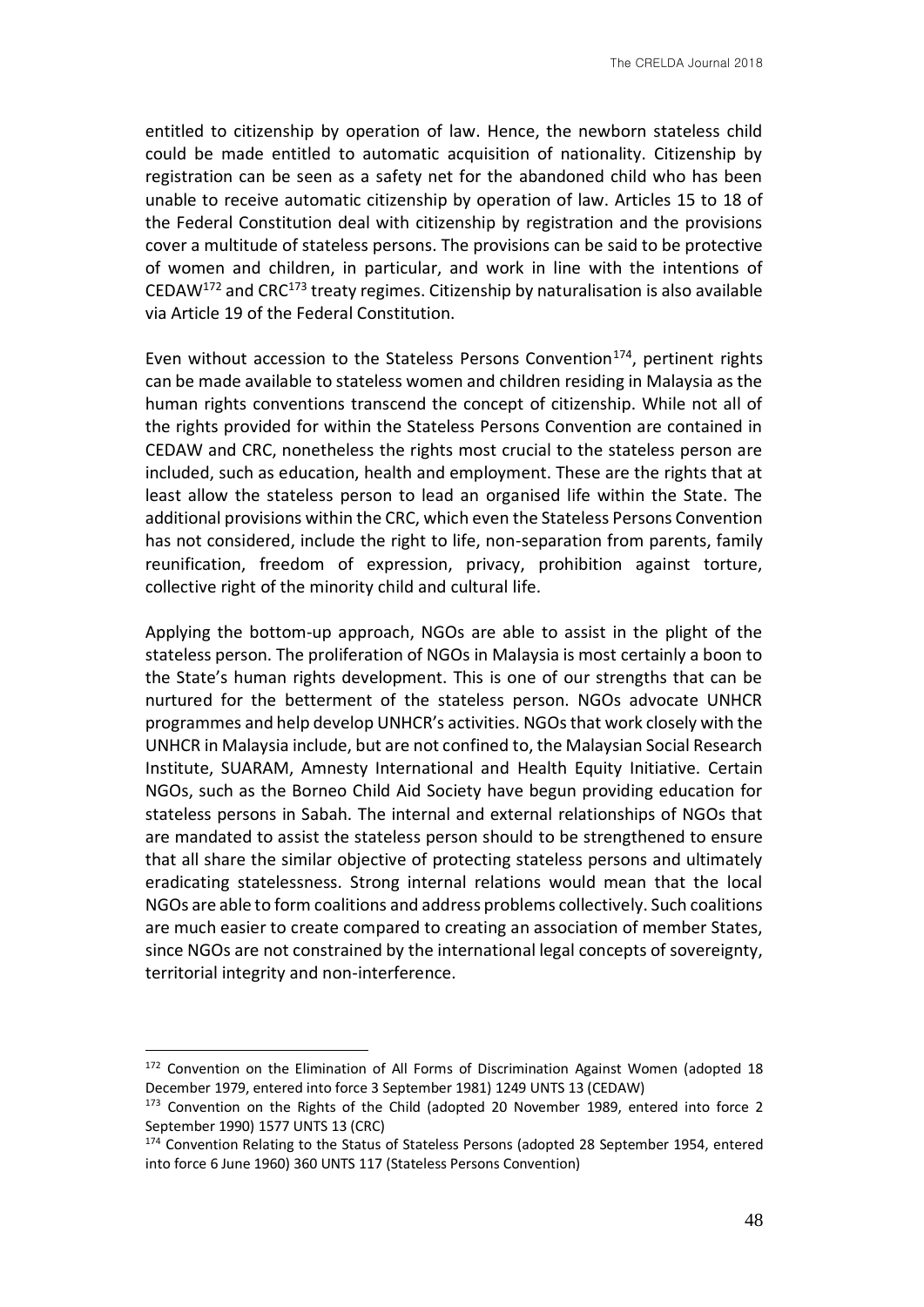In terms of external relations, transnational networking is the key to ensuring that the plight of stateless persons is addressed in equal measure worldwide. Such networks facilitate consistency of practice within the State and could lead to increased accession of relevant conventions. As stipulated by Tushnet, the transnational reach of NGOs provides a "universalist understanding of human rights" which is vital to the promotion of human rights within the State.<sup>175</sup>

In referring to the top-down approach, it is an advantage to have the UNHCR already providing assistance to the refugees and stateless in Malaysia. Additionally, it is beneficial that SUHAKAM works as a conduit between civil society and the federal government. The UNHCR has various competencies within the State including acting as *amicus curiae* as in the case of *Tun Naing Oo v Pubic Prosecutor Tun Naing Oo v Pubic Prosecutor<sup>176</sup>*. Perhaps, as proposed by Dolidze, the UNHCR can serve as a third-party interlocutor when third party intervention on behalf of a stateless person becomes necessary in instances where no State would be able to intervene in support of any application made by a stateless person in court.<sup>177</sup> SUHAKAM has worked together with the UNHCR in order to secure access to places of detention for the UNHCR. The Human Rights Commission of Malaysia Act 1999 (Act 597) $178$  empowers SUHAKAM to improve human rights standards of the State. The hybrid approach is applied whereby, rather than 'coerce' the government into acceding the Stateless Persons Convention, SUHAKAM would be the best institution to coax the government into treaty accession since the institution has the closest nexus with the government compared to NGOs, the UNHCR or perhaps even other States. Continuous dialogue between the UNHCR and SUHAKAM, coupled with the link SUHAKAM has with the Malaysian government, is bound to have a positive bearing on the plight of stateless persons in Malaysia.

From the above analysis, it is clear that the Malaysian government is instrumental in improving the circumstances of stateless persons with the support of NGOs, the UNHCR and SUHAKAM. But the fate of stateless persons does not lie solely in the hands of the executive branch. The judiciary also has a pertinent role to play. Even though it is the State that is the subject of international law, the abstract entity of the State is made up of personnel from all three branches of government. As such, judicial reception of international law within the State is an important feature in providing protection to stateless persons. The judiciary should consider international law in good faith even though neither the Federal Constitution nor

1

<sup>&</sup>lt;sup>175</sup> M Tushnet, 'The Inevitable Globalisation of Constitutional Law' (2009) 49(4) Virginia Journal of International Law 989

<sup>176</sup> [2009] 5 MLJ 680

<sup>&</sup>lt;sup>177</sup>. Dolidze, 'Lampedusa and Beyond' Recognition, Implementation, and Justiciability of Stateless Persons' Rights under International Law' (2011-2012] 6(1) Interdisciplinary Journal of Human Rights Law 143

<sup>178</sup> The Human Rights Commission of Malaysia 1999 (ACT 597)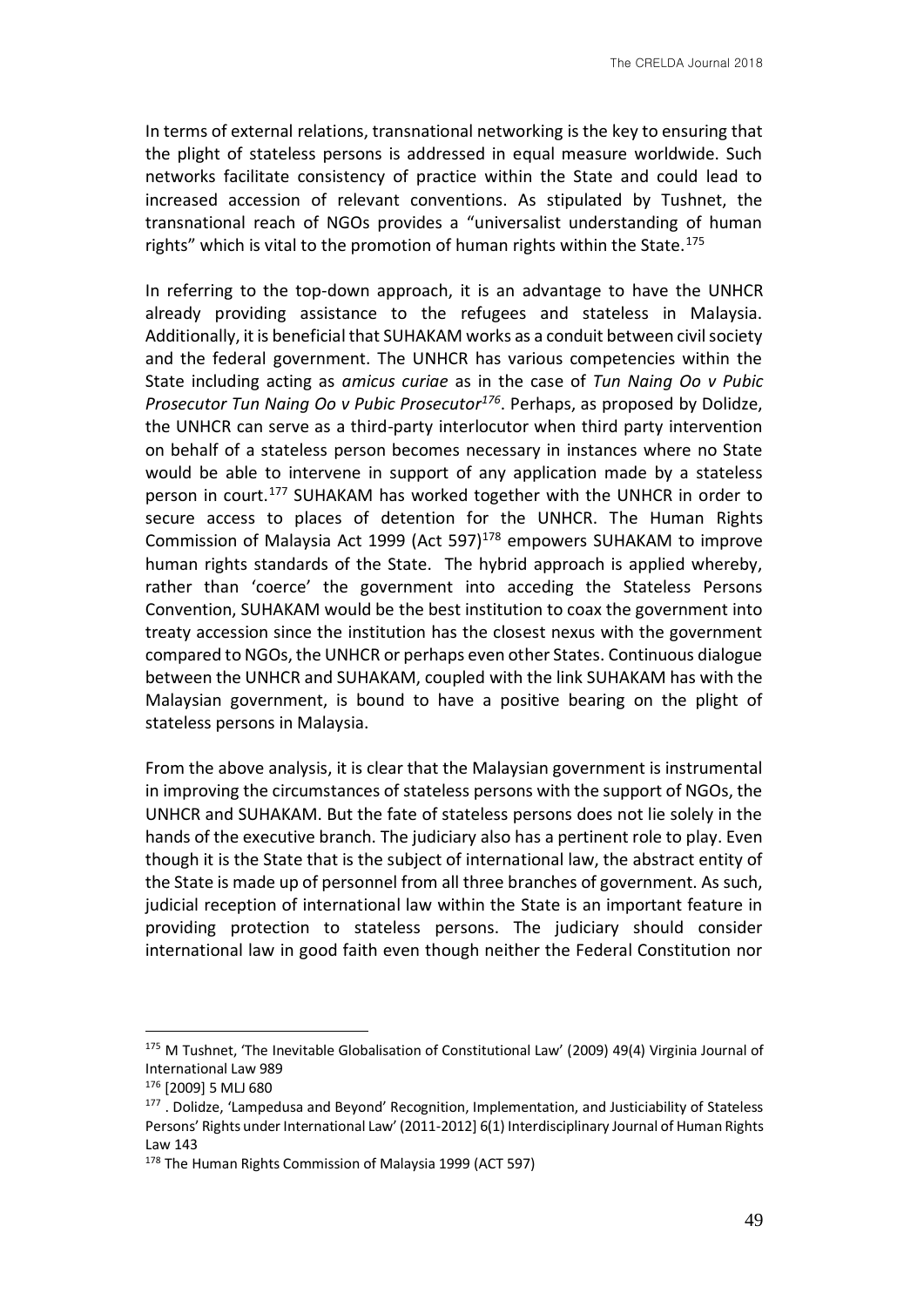Human Rights Commission of Malaysia Act 1999 provides that the domestic court is bound by international law.  $179$ 

Just as transnational network systems broaden the perspectives of officers working within NGOs, cross-national dialogue is capable of opening the minds of the judges to employ varied interpretation techniques. This highlights the importance of cross-national dialogue<sup>180</sup>. Discerning the *ratio decidendi* and *obiter dictum* through a simple reading of a judicial colleague's decision would not have the same effect as personally interacting with the judge and sharing thoughts and ideas. Judges should attend judicial conferences and interact with each other to enable the exchange of views on the various approaches that could be applied within the Malaysian context. The Malaysian judiciary has, in the past, employed a bold approach when interpreting provisions of the Federal Constitution in a liberal manner. Perhaps the time has come for further liberal reception and interpretation of international human rights instruments beginning with the UDHR.

Banks acknowledges that conventions are indeed indeterminate. Conventions:

…articulate a combination of rules and standards that grant State parties and adjudicators varying degrees of discretion.<sup>181</sup>

Failure to ratify or accede to a treaty may not prove detrimental to the State. Nevertheless, the entire operation of the international human rights legal regime depends on the principle '*pacta sunt servanda*'. A standardized approach to international law on stateless persons depends on accession to the three primary conventions which are the Stateless Persons Convention, the Reduction of Statelessness Convention<sup>182</sup> and The Hague Convention<sup>183</sup>. The Refugees Convention<sup>184</sup> ought to be acceded to as well. The Malaysian approach of acceding merely to a few specific conventions fails in protecting the stateless person at this point. As long as the Malaysian framework towards asylum is based upon national security, Malaysia will not accede to the primary conventions on statelessness such as the Stateless Persons Convention and the Reduction of Statelessness

<sup>179</sup> Rohaida Nordin, 'The Domestication of the Rights of the Indigenous Peoples (Orang Asli) in Malaysia' (Ph.D thesis, Lancaster University 2008) 145

<sup>&</sup>lt;sup>180</sup> Li-ann Thio, 'Reception and Resistance: Globalisation, International Law and the Singapore Constitution' (2009) December (4) National Taiwan University Law Review 341

<sup>&</sup>lt;sup>181</sup> Angela Banks, 'The Trouble with Treaties: Immigration and Judicial Review' Fall (2010) 84 Saint John's Law Review 1257

<sup>&</sup>lt;sup>182</sup> Convention on the Reduction of Statelessness (adopted 30 August 1961, entered into force 13 December 1975) 989 UNTS 175 (Reduction of Statelessness Convention)

<sup>183</sup> Convention on Certain Questions Relating to the Conflict of Nationality Laws (adopted 13 April 1930, entered into force 1 July 1937) 179 LNTS 4137 (Hague Convention)

<sup>184</sup> Convention Relating to the Status of Refugees (adopted 28 July 1951, entered into force 22 April 1954) 189 UNTS 150 (Refugees Convention)